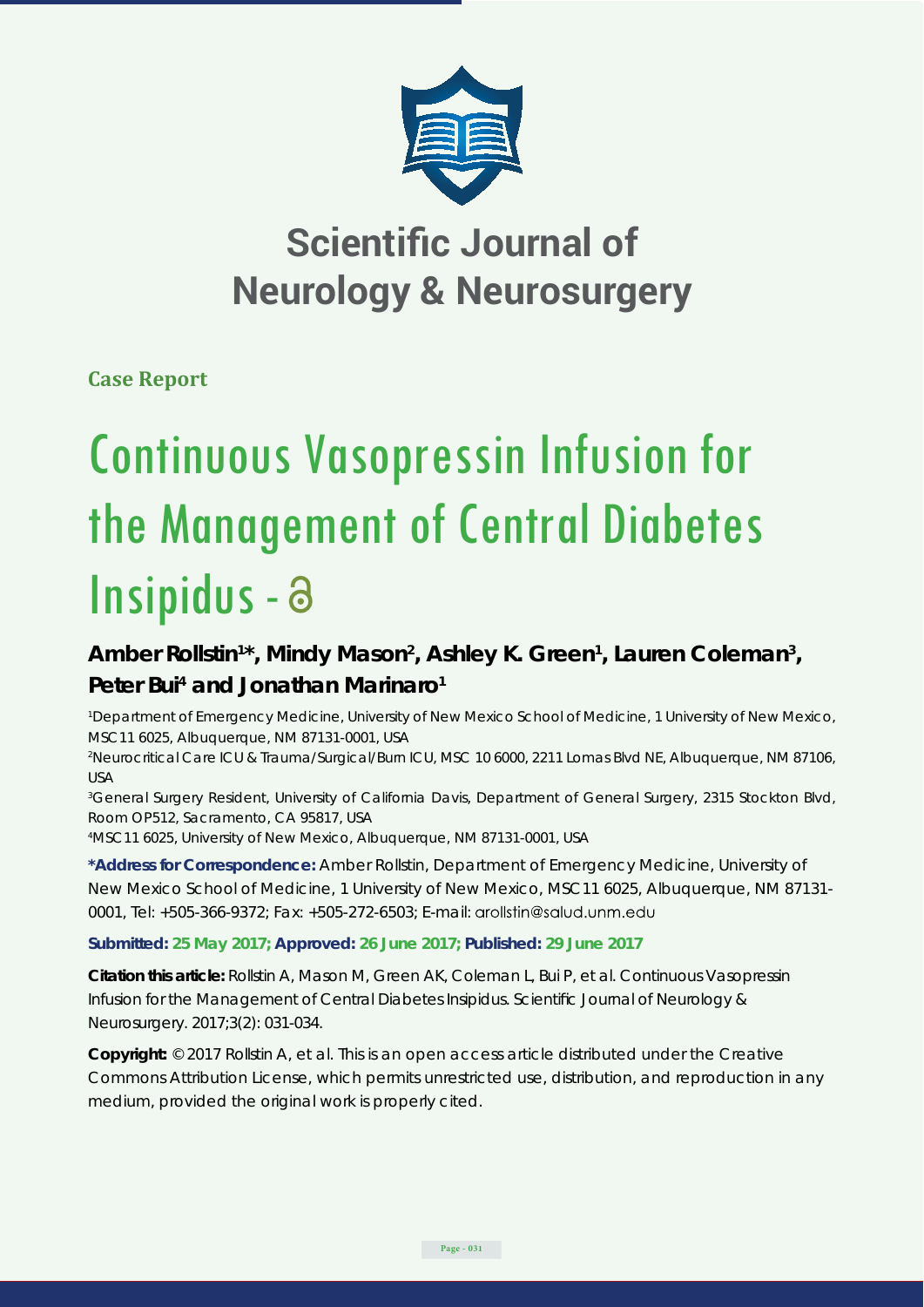#### **ABSTRACT**

Central Diabetes Insipidus (CDI) is a common complication of Traumatic Brain Injury (TBI). One option for CDI management is a Continuous Vasopressin Infusion (CVI). However, evidence of efficacy for this regimen is lacking. We present a case series evaluating the effect of CVI on urine output and possible adverse effects related to renal function and tissue perfusion.

We retrospectively identified subjects at the University of New Mexico Hospital between January 2008 to November 2013 who had received CVI and had been declared dead by neurological criteria. Our analysis included time to decreased urine output and compared changes in creatinine (paired t-test), lactate, and systolic blood pressure (repeated measures ANOVA) before and after infusion of vasopressin. Thirty-two subjects met inclusion criteria. Urine output declined from a median of 345 ml/hour (IQR 178-500) to 222 ml/hour (IQR 114-273) within an hour of starting CVI. Urine output had declined to 50% goal by a median time of 90 minutes (IQR 60-123) with goal urine output at a median of 120 minutes (IQR 84-210). Our results also indicate that systolic blood pressure (repeated measures ANOVA), creatinine (paired t-test) and lactate after infusion of vasopressin were not statistically different compared with values prior to CVI.CVI appears to be an effective means of decreasing urinary output without adverse effects on renal function and tissue perfusion in patients on the donor service with CDI.

 **Keywords**: Central DI; Continuous vasopressin infusion; Traumatic brain injury; Pituitary dysfunction; Death by neurologic criteria

#### **INTRODUCTION**

Central Diabetes Insipidus (CDI) is a common complication of Traumatic Brain Injury (TBI) and occurs in approximately 15% of all severely head injured patients [1]. In a prospective study of 436 head injured patients, 387 of which had isolated head injury, DI was identified to be an independent risk factor of death and was associated with five-to-six times higher mortality  $(74%$  mortality) [1].

Native vasopressin is a useful alternative treatment for CDI in the acute critical illness phase due to its shorter duration of action and ability for close dose adjustment. Unfortunately, in prior studies vasopressin has been shown to cause concomitant stimulation of V1 receptors leading to development of anti-vasopressin antibodies, thus causing a lack of response to treatment [2]. Our practice has been to use Continuous Vasopressin Infusion (CVI) to control CDI. However, evidence of efficacy for this regimen is lacking. In this retrospective analysis, we evaluated the effect of CVI on the timing and efficiency for control of urine output and monitored for adverse effects on renal function or tissue perfusion.

#### **MATERIALS AND METHODS**

We retrospectively identified subjects at the University of New Mexico Hospital Health Sciences Center between January 2008 to November 2013 who were retrospectively identified as having received CVI as ordered via the organ donation order set. Subjects had been declared dead by neurological criteria and had received CVI for CDI in the ICU. The order set for CVI was activated when urine output exceeded 250 mL per hour for two consecutive hours, serum sodium exceeded 145 mg/ dL, and/or urine specific gravity  $< 1.005$ . The CVI was titrated to obtain a urine output of less than 125 mL/ hour or until time of organ donation.

The primary endpoint was the duration from initiation of CVI to the time of control of polyuria, defined as a urine output of less than 125 mL/ hour. Secondary endpoints were systolic blood pressure (mmHg), kidney function measured as serum creatinine, and tissue ischemia using serum lactate as a surrogate marker.

We evaluated time to decreased urine output, including time to 50% of goal and time to goal urine output. We also compared changes in creatinine (paired t-test), lactate, and systolic blood pressure (repeated measures ANOVA) before and after infusion of vasopressin.

#### **RESULTS**

32 subjects met the inclusion criteria with a mean age of 45+/-16 (mean+/-SD). Subjects had declared brain dead with TBI being the most common injury type (Table 1).

Our results also indicate that systolic blood pressure (repeated measures ANOVA), creatinine (paired t-test), and lactate after infusion of vasopressin were not statistically different compared with values prior to CVI (Table 2).

Blood pressures were stable throughout 6 hours of infusion of vasopressin with no significant increase in systolic blood pressures noted (*p* = 0.1192 repeated measures ANOVA). Similarly, serum creatinine remained stable with no significant changes between before and after vasopressin infusion ( $p = 0.5770$  paired t-test). Importantly, there also was no significant increase in serum lactate, highest recorded lactates were  $2.90 +/- 2.3$  (Mean  $+/-$  SD). This was not significantly different from lactates before infusion ( $p = 0.0887$ ) paired t-test) (Table 2).

Median vasopressin dosing was 0.5 Units/hour. Doses of vasopressin ranged from 0.04 to 4.8 units/ hour, however most doses

| Table 1: Inclusion criteria   |           |  |  |  |
|-------------------------------|-----------|--|--|--|
| Patients (n= 32)              |           |  |  |  |
| Age, Mean +/- SD              | $45 + 16$ |  |  |  |
| Gender, n (%)                 |           |  |  |  |
| Male                          | 17 (53%)  |  |  |  |
| Female                        | 15 (47%)  |  |  |  |
| Declared Brain Dead, n(%)     | 28 (88%)  |  |  |  |
| <b>Injury Characteristics</b> |           |  |  |  |
| Traumatic Brain Injury        | 15 (47%)  |  |  |  |
| Subdural Hematoma             | 11(34%)   |  |  |  |
| Traumatic Subarachnoid        | 10 (31%)  |  |  |  |
| Spontaneous Subarachnoid      | 9(28%)    |  |  |  |
| Intraparenchymal Hemorrrhage  | 7(22%)    |  |  |  |
| Intraventricular Hemorrrhage  | 5(16%)    |  |  |  |
| Anoxic Brain Injury           | 3(9%)     |  |  |  |
| Cerebrovascular Accident      | 1(3%)     |  |  |  |
| Meningitis                    | 1(3%)     |  |  |  |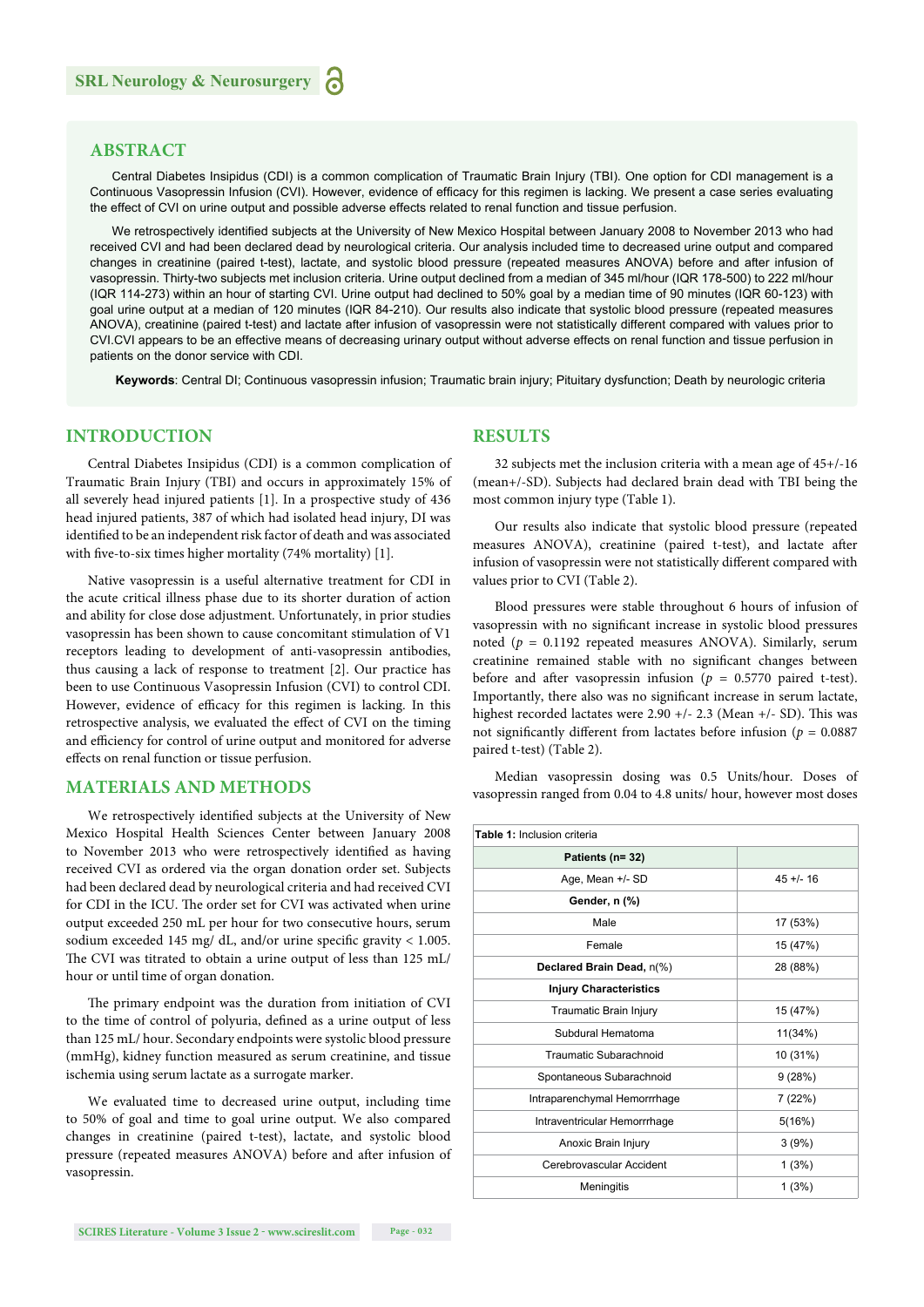were 0.5 units/ hour or less. Median doses at 50% urine output goal and output goal were 0.5 units/ hour (Table 3). Vasopressin dosing typically started at 0.5 units/ hour with varied levels of titration.

Urine output rapidly declined in most subjects from a median of 345 ml/hour (IQR 178-500) to 222 ml/hour (IQR 114-273) within an hour (Figure 1). Urine output had declined to 50% goal by a median time of 90 minutes (IQR 60-123) with goal urine output at a median of 120 minutes (IQR 84-210) (Figure 1).

#### **DISCUSSION**

Central Diabetes Insipidus is a common problem for providers taking care of patients with severe traumatic brain injury (15%) [1]. It is most often associated with direct mechanical impact, accelerationdeceleration effect, and/or cerebral consequences of trauma (ie., ischemia, hypoxia, alterations in cerebral vascularization or metabolism, or intracranial hypertension [3]. The stretching or tearing of small vessels or neuronal structures can lead to hemorrhages or infarction to the stalk, the hypothalamic nuclei, or the in fundibular regions thus causing an ADH deficiency due to impaired synthesis [3]. This hormone deficiency can be transient, most likely secondary to small vessel damage of inflammatory edema, or permanent and

| Table 2: Clinical criteria            |               |  |  |  |
|---------------------------------------|---------------|--|--|--|
| <b>Systolic Blood Pressure (mmHg)</b> | Mean +/- SD   |  |  |  |
| Before infusion                       | $120 + 20$    |  |  |  |
| 1 hr after infusion                   | $124 + 22$    |  |  |  |
| 6 hrs after infusion                  | $130 + 22$    |  |  |  |
| Creatinine (mg/dL)                    | Mean +/- SD   |  |  |  |
| Before infusion                       | $0.97 + 0.29$ |  |  |  |
| After infusion                        | $0.94 + 0.28$ |  |  |  |
| Lactate (mmol/L)                      | Mean +/- SD   |  |  |  |
| Before Infusion                       | $2.50 + 1.3$  |  |  |  |
| Highest                               | $2.90 + 2.3$  |  |  |  |

| Table 3: Vasopressin dose     |    |        |               |               |  |
|-------------------------------|----|--------|---------------|---------------|--|
|                               | n  | Median | IQR           | Min-Max       |  |
| Starting dose                 | 32 | 0.50   | $0.50 - 0.50$ | $0.04 - 4.80$ |  |
| Dose at 50% Urine output goal | 31 | 0.50   | $0.50 - 0.75$ | $0.00 - 4.80$ |  |
| Dose at Urine output goal     | 30 | 0.50   | $0.50 - 0.56$ | $0.00 - 4.80$ |  |



leads to the inability to concentrate urine. ADH deficiency leads to the loss of large amounts of dilute urine (polyuria), which then triggers an increased thirst mechanism (polydipsia) [3]. Unfortunately, in patients with TBI, who are critically ill, many have the inability to express their feeling of thirst or may have concomitant damage of the thirst osmoreceptors in the hypothalamus [3]. In these cases, high volume inappropriate dilute urine results in a state of hypovolemic hypernatremia. This profound dehydration can lead to tachycardia, hypotension, decreased renal perfusion and poor cerebral perfusion pressures, a scenario that can be catastrophic to a severely injured TBI patient. Furthermore, the signs of symptoms of hypernatremia include confusion, disorientation, hyperreflexia, seizures, lethargy, and coma, all of which are difficult to differentiate in patients with neurologic injury [3].

Unrecognized CDI, delayed treatment, and/or overtreatment may have significant effects on morbidity and mortality [4]. Diagnosis of CDI is not always straightforward for a number of reasons. Many TBI patients require hyperosmolar therapy in an effort to temporize intracranial hypertension. Additionally, many suffer from other traumatic injuries leading to high volume blood loss and require aggressive volume resuscitation [1]. Providers should be vigilant in monitoring hourly urine output (UOP) and if > 250 ml/ hour, a urine osmolality or urine specific gravity and serum sodium should be obtained. Diagnosis can be confirmed by a urine osmolality of  $<$  200 mOsm/ L or a urine specific gravity of  $< 1.003$  and a rapidly rising or above normal sodium (> 145 mEq) [5].

Medical management of CDI is aimed at the replacement of fluids to avoid hypovolemia, maintenance of electrolyte balance, and if necessary, Antidiuretic Hormone (ADH) replacement [6]. There are various options for the treatment of CDI including: chlorpropamide, carbamazepine, thiazide diuretics, nonsteroidal anti-inflammatory drugs, and diet control. However, in most hospitalized/ ICU patients, Desmopressin (DDAVP), a synthetic analog of vasopressin with minimal pressor effect, is the preferred drug [1]. DDAVP is typically administered as a single oral, intranasal, subcutaneous, or parenteral dose rather than as a continuous intravenous infusion [7]. In the critical care setting, parenteral desmopressin is the route of choice [5]. Unfortunately, the duration of action for DDAVP is 12 hours which limits the ability of additional dosing and carries a significant risk of overtreatment which can lead to Cerebral Salt Wasting Syndrome (CSW) and rapid hyponatremia [6].

Native vasopressin has offered us an alternative treatment for CDI in the acute, critical illness phase due to its shorter duration of action and ability for close dose adjustment. Unfortunately, in prior studies vasopressin has been shown to cause concomitant stimulation of V1 receptors leading to development of anti-vasopressin antibodies, thus causing a lack of response to treatment [2]. Vasopressin delivered via continuous infusion can be an efficient method of gaining rapid control of a patient's urine output and therefore decreasing the risk of hypotension, hypoperfusion, and/or hypernatremia. Additionally, given the medication is being titrated to urine output the risk of overcorrection is minimized, avoiding hyponatremia which can be detrimental in maintaining lower ICP and therefore impairing cerebral perfusion pressures.

Our findings indicate that the use of CVI in the context of CDI is an effective method to control urine output. Our data also indicate that can be accomplished without significant effects on systolic blood pressure, lactate levels, and creatinine levels. This study is limited due